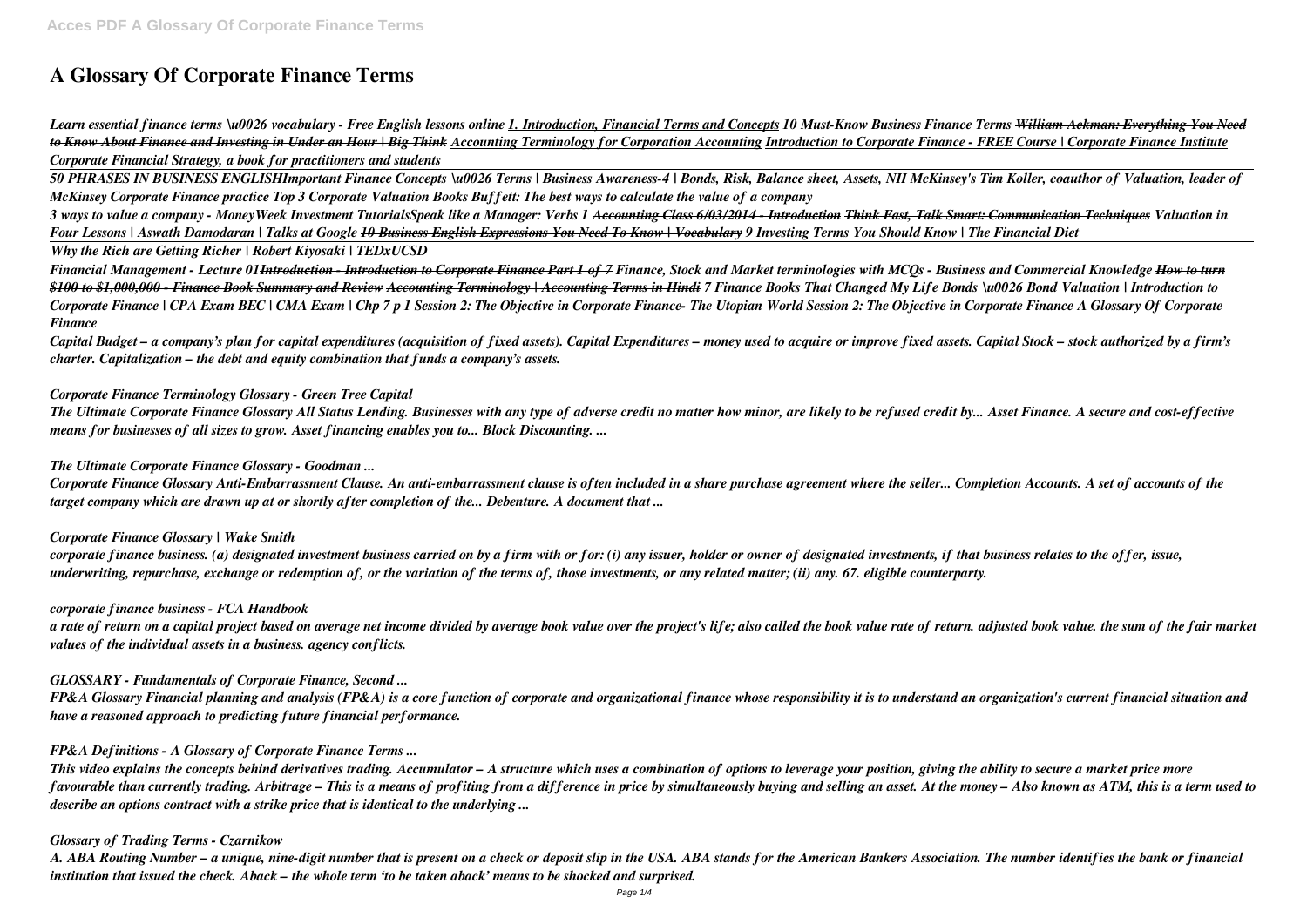# *Financial Glossary - Business Terms and Definitions ...*

*The Forbes Financial Glossary defines hundreds of finance terms to help you decode the puzzle. From 401 (k)s to Zero-Sum Investments, the glossary is an evolving reference for investors and...*

## *Forbes Financial Glossary*

*References to Corporate Finance Manual (CFM) pages are hyperlinked. The glossary also identifies the elections that may be made in applying the legislation. There is also a collation of terms...*

# *CFM99500 - Corporate Finance Manual - HMRC internal manual ...*

*corporate finance contact. (when a firm carries on regulated activities. 52. with or for a person in the course of or as a result of either carrying on corporate finance business with or for a client, or carrying on corporate finance business for the firm 's own account) that person in connection with that regulated activity. 52. if: (a) the firm does not behave in a way towards that person which might reasonably be expected to lead that person to believe that he is being treated as a client;*

## *corporate finance contact - FCA Handbook*

*Set out below is a Glossary of standard transactional terminology for private equity and corporate finance transactions. Use the filter menu if you are looking for a specific term, or to navigate the Glossary alphabetically.*

*Corporate Finance | KCFA | Kent Corporate Finance Alliance ... 6 7 APR Annual Percentage Rate – a percentage to show the amount of interest and other fees a person pays each year to receive a loan ARF Approved Retirement*

# *Your pocket guide to understanding financial terms*

*Read PDF A Glossary Of Corporate Finance Terms A Glossary Of Corporate Finance Terms Yeah, reviewing a book a glossary of corporate finance terms could build up your close contacts listings. This is just one of the solutions for you to be successful. As understood, deed does not suggest that you have fabulous points.*

## *A Glossary Of Corporate Finance Terms*

*Glossary of Financial Terminology A Accounts receivables. All monies a business is owed in return for the provision of its services. Acquisitions. The process where one business purchases the shares and assets of another, ultimately taking control of that company. Advance rate*

*Glossary | Financial Terminology Annual equivalent rate (AER) Annual general meeting (AGM) Annual percentage rate (APR) Annuity. Arbitrage. Asset stripping. Auditors. Average (arithmetic mean) Average earnings growth.*

*Glossary of business terms - A to Z | Business | The Guardian*

*Glossary of Public Finance Terms 3 A Abatements: A term referring to the refund of previously paid prop - erty taxes due to the over-valuation of property. Accrual Basis: The basis of accounting under which revenues are re-corded when earned and expenditures are recorded as soon as they result in liabilities for benefits received.*

## *Glossary of Finance Terms - NACo*

*The profit or loss is determined by taking all revenues and subtracting all expenses from both operating and non-operating activities.This statement is one of three statements used in both corporate finance (including financial modeling) and accounting. is an organization's financial history book and summarizes the revenue, expenses, and operating profit for the financial year. It also shows the tax charged against profit, how much of the profit for the year has been paid out in dividends ...*

## *Financial Analysis Ratios Glossary - Most Important Terms ...*

*Net Income: In its most basic definition, net income refers to a company's total earnings or profit. Simply put, net income is the difference calculated when subtracting all expenses (including tax...*

*Learn essential finance terms \u0026 vocabulary - Free English lessons online 1. Introduction, Financial Terms and Concepts 10 Must-Know Business Finance Terms William Ackman: Everything You Need to Know About Finance and Investing in Under an Hour | Big Think Accounting Terminology for Corporation Accounting Introduction to Corporate Finance - FREE Course | Corporate Finance Institute*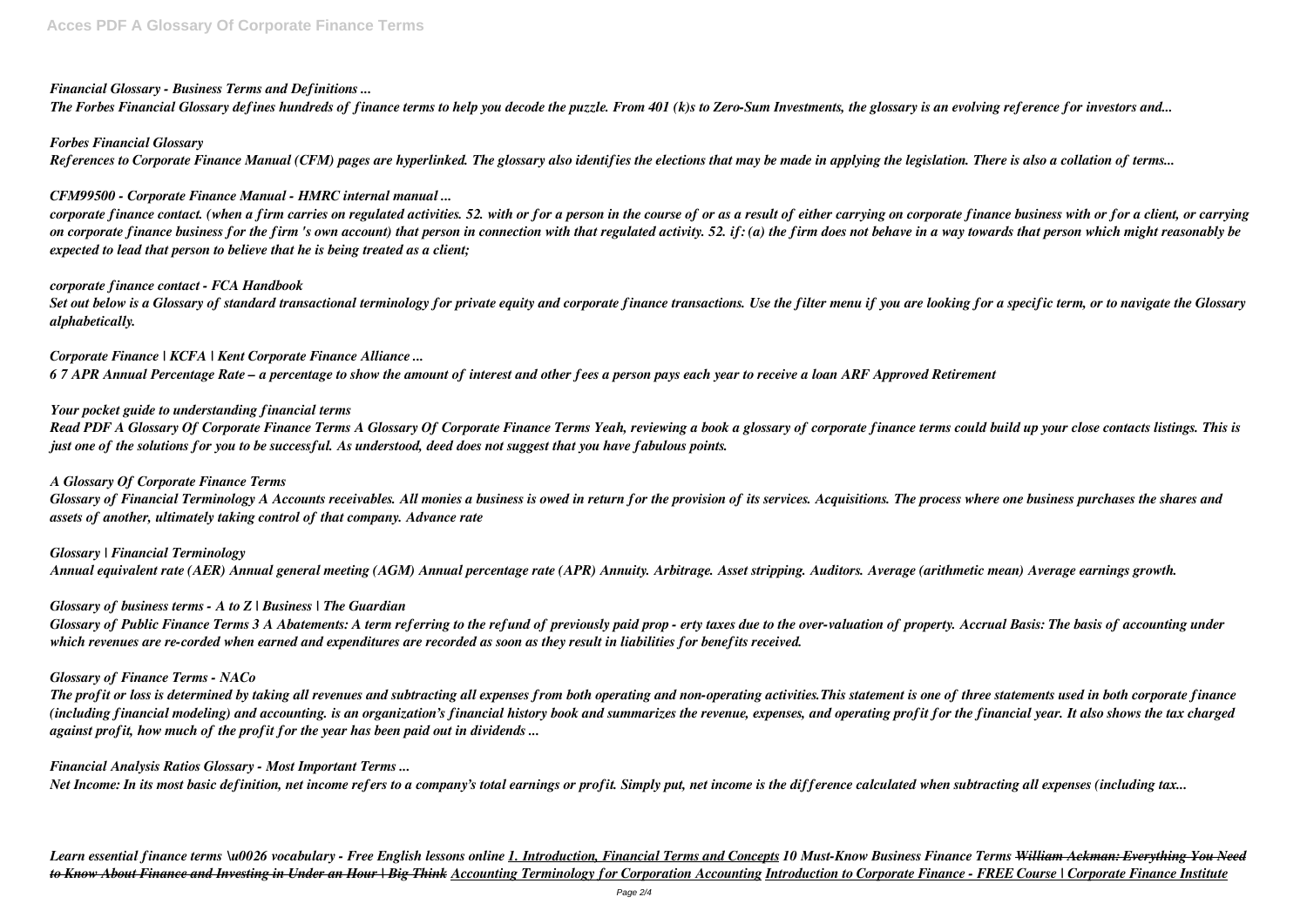## *Corporate Financial Strategy, a book for practitioners and students*

*50 PHRASES IN BUSINESS ENGLISHImportant Finance Concepts \u0026 Terms | Business Awareness-4 | Bonds, Risk, Balance sheet, Assets, NII McKinsey's Tim Koller, coauthor of Valuation, leader of McKinsey Corporate Finance practice Top 3 Corporate Valuation Books Buffett: The best ways to calculate the value of a company* 

*3 ways to value a company - MoneyWeek Investment TutorialsSpeak like a Manager: Verbs 1 Accounting Class 6/03/2014 - Introduction Think Fast, Talk Smart: Communication Techniques Valuation in Four Lessons | Aswath Damodaran | Talks at Google 10 Business English Expressions You Need To Know | Vocabulary 9 Investing Terms You Should Know | The Financial Diet Why the Rich are Getting Richer | Robert Kiyosaki | TEDxUCSD*

*Financial Management - Lecture 01Introduction - Introduction to Corporate Finance Part 1 of 7 Finance, Stock and Market terminologies with MCQs - Business and Commercial Knowledge How to turn \$100 to \$1,000,000 - Finance Book Summary and Review Accounting Terminology | Accounting Terms in Hindi 7 Finance Books That Changed My Life Bonds \u0026 Bond Valuation | Introduction to Corporate Finance | CPA Exam BEC | CMA Exam | Chp 7 p 1 Session 2: The Objective in Corporate Finance- The Utopian World Session 2: The Objective in Corporate Finance A Glossary Of Corporate Finance*

*Capital Budget – a company's plan for capital expenditures (acquisition of fixed assets). Capital Expenditures – money used to acquire or improve fixed assets. Capital Stock – stock authorized by a firm's charter. Capitalization – the debt and equity combination that funds a company's assets.*

## *Corporate Finance Terminology Glossary - Green Tree Capital*

*The Ultimate Corporate Finance Glossary All Status Lending. Businesses with any type of adverse credit no matter how minor, are likely to be refused credit by... Asset Finance. A secure and cost-effective means for businesses of all sizes to grow. Asset financing enables you to... Block Discounting. ...*

## *The Ultimate Corporate Finance Glossary - Goodman ...*

*Corporate Finance Glossary Anti-Embarrassment Clause. An anti‐embarrassment clause is often included in a share purchase agreement where the seller... Completion Accounts. A set of accounts of the target company which are drawn up at or shortly after completion of the... Debenture. A document that ...*

#### *Corporate Finance Glossary | Wake Smith*

*corporate finance business. (a) designated investment business carried on by a firm with or for: (i) any issuer, holder or owner of designated investments, if that business relates to the offer, issue, underwriting, repurchase, exchange or redemption of, or the variation of the terms of, those investments, or any related matter; (ii) any. 67. eligible counterparty.*

#### *corporate finance business - FCA Handbook*

*a rate of return on a capital project based on average net income divided by average book value over the project's life; also called the book value rate of return. adjusted book value. the sum of the fair market values of the individual assets in a business. agency conflicts.*

## *GLOSSARY - Fundamentals of Corporate Finance, Second ...*

*FP&A Glossary Financial planning and analysis (FP&A) is a core function of corporate and organizational finance whose responsibility it is to understand an organization's current financial situation and have a reasoned approach to predicting future financial performance.*

## *FP&A Definitions - A Glossary of Corporate Finance Terms ...*

*This video explains the concepts behind derivatives trading. Accumulator – A structure which uses a combination of options to leverage your position, giving the ability to secure a market price more favourable than currently trading. Arbitrage – This is a means of profiting from a difference in price by simultaneously buying and selling an asset. At the money – Also known as ATM, this is a term used to describe an options contract with a strike price that is identical to the underlying ...*

#### *Glossary of Trading Terms - Czarnikow*

*A. ABA Routing Number – a unique, nine-digit number that is present on a check or deposit slip in the USA. ABA stands for the American Bankers Association. The number identifies the bank or financial institution that issued the check. Aback – the whole term 'to be taken aback' means to be shocked and surprised.*

## *Financial Glossary - Business Terms and Definitions ...*

*The Forbes Financial Glossary defines hundreds of finance terms to help you decode the puzzle. From 401 (k)s to Zero-Sum Investments, the glossary is an evolving reference for investors and...*

*Forbes Financial Glossary*